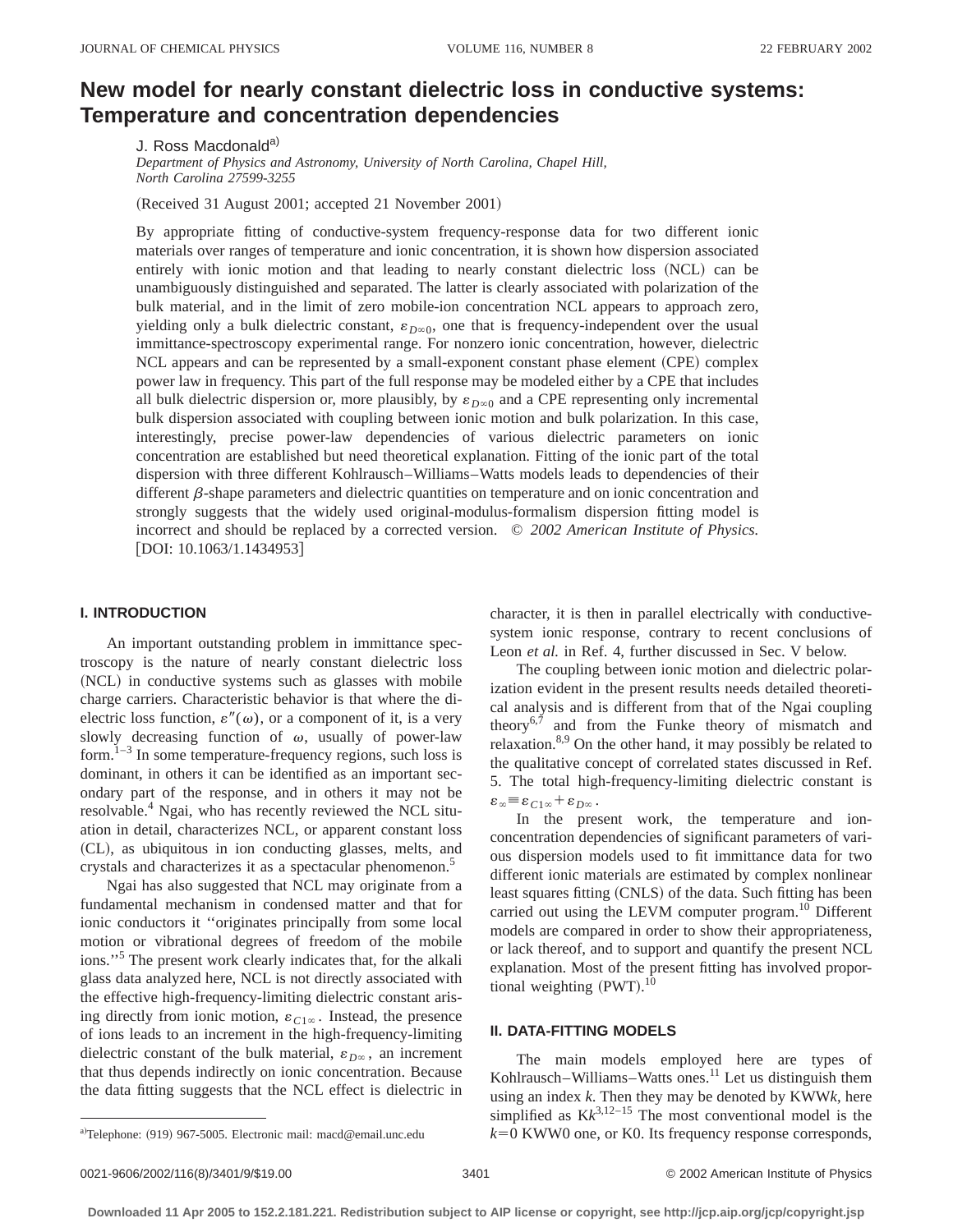through a Fourier transform, to stretched-exponential temporal behavior and involves the shape parameter  $\beta_k = \beta_0$ , the stretched-exponential exponent, with  $0 < \beta_0 \le 1$ . When it is alternatively used to represent dielectric dispersion at the complex dielectric level, rather than resistivity dispersion, we set  $k=D$ . K0 is also the basis of the two other KWW models used herein,  $12-15$  and, although no analytical expressions for their frequency responses are available for arbitrary  $\beta$  values, LEVM allows all KWW models to be used for fitting or simulating frequency response or temporal data with a relative accuracy usually better than  $10^{-5}$ .

In  $1972-1973$  the original modulus formalism  $(OMF)$ conductivity-relaxation approach was published, and it was first shown there how the K0 response model could be transformed to an important new one, the  $K1$ ,  $^{16,17}$  although these distinctions were not made at that time. Since then, the OMF has been widely used up to the present  $(e.g.,)$  see the 20 references to it listed in Ref. 18), even though crucial defects in it were pointed out in  $1996^{12,19}$  and a new version of it, the corrected modulus formalism (CMF), was introduced. Unlike the K0 and many other dispersion models, K1 response involves a dielectric constant contribution,  $\varepsilon_{C1}(\omega)$ , that can be shown to arise entirely from mobile charges and whose high-frequency limit,  $\varepsilon_{C1}(\infty) \equiv \varepsilon_{C1\infty}$ , is nonzero.<sup>12,14,19</sup>

Although the OMF dealt primarily with modulus response,  $M(\omega) = 1/\varepsilon(\omega)$ , it introduced a high-frequencylimiting dielectric constant, there denoted  $\varepsilon_s$ , an integral part of the conductive-system dispersion. This quantity was identified as containing ''all the ordinary contributions to the relative permittivity of the material except those connected with the long range ionic diffusion process."<sup>16</sup> It was further noted that " $\ldots$   $\varepsilon$ <sub>S</sub> contains contributions from deformation and vibration losses and from the electronic polarization of the material, but no contributions from migration losses." <sup>16</sup> These definitions imply that  $\varepsilon<sub>S</sub>$  represents the present bulk  $\varepsilon_{D^\infty}$  quantity, although in more recent work it has been identified with  $\varepsilon_{\infty}$  (e.g., Refs. 5, 6, and 18).

Both of the above definitions of  $\varepsilon_s$  are inapplicable because the K1  $\varepsilon_{C1}(\omega)$  expression, and therefore  $\varepsilon_{C1\infty}$ , arise entirely from mobile-ion effects and thus should not include any bulk ones. For actual data in cases where the ion-bulk coupling identified in the present work is appreciable, one might expect that the changes in  $\varepsilon_{D^\infty}$  might themselves affect  $\varepsilon_{C1\infty}$ , but any such changes are likely to be negligible. Note that although one expects that when  $\varepsilon_{C1}(\omega)$  approaches and reaches  $\varepsilon_{C1\infty}$ , ions will be executing local librational motion, such dipolarlike effects involve the ions rather than the bulk-material surrounding network. Although both the OMF approach and the CMF one<sup>12,14,15,19</sup> involve the K1 model, they differ in two important respects. The first is the consistent use of the ion-only derived  $\varepsilon_{C1\infty}$  quantity in the CMF and its replacement by the composite ion-bulk quantity  $\varepsilon_{\infty}$  in the OMF. The second is the need to include a separate parallel  $\varepsilon_{D^\infty}$  free parameter in fitting with the CMF K1 model. No such parameter is used or needed in the OMF, since that approach already implicitly or explicitly includes all  $\varepsilon_{D^\infty}$  effects through  $\varepsilon_S$ . When a free  $\varepsilon_{D^\infty}$  parameter is included in K1 fitting, the resulting CMF composite model will be designated by CK1.

There are three free parameters in the OMF K1 model and four in the CK1 CMF K1 one. The K0 model again requires a free dielectric parameter, this time representing  $\varepsilon_{\infty}$ , and it will then be designated as the CK0. In addition, there are situations where a series or parallel power-law constant-phase-element (CPE) response function needs to be made a part of a composite-fitting model. $3,13,15$  A series element, the SCPE, possibly representing electrode effects, is best defined at the complex resistivity level and may be written as  $\rho_{SC}(\omega) \equiv 1/[\varepsilon_V A_{SC}(i\omega)^{\gamma_{SC}}]$ , where  $\varepsilon_V$  is the permittivity of vacuum and  $A_{SC}$  is a pure dielectric element when  $\gamma_{SC}$ =1. Similarly, a parallel CPE element, the PCPE, may be expressed as  $\varepsilon_{PC}(\omega) \equiv A_{PC}(i\omega)^{-\gamma_{PC}}$ , where  $A_{PC}$  is a pure dielectric element when  $\gamma_{PC}$ =0. The combination of a K1 response model and a SCPE will be denoted as K1S, and that of a PCPE and a K1 as PK1. Both combinations involve five parameters.

It has recently been shown that either the CS or the PC model can lead to small-exponent power-law response for the corresponding  $\varepsilon'(\omega)$  response and to apparent CL response for  $\varepsilon''(\omega)$ .<sup>3</sup> But the more common NCL response, involving small-exponent power-law behavior for both parts of  $\varepsilon(\omega)$ , can be modeled with such a combination as PK1 or PK1S.<sup>3</sup> There are seven parameters involved in the PK1S model, and when  $\gamma_{PC}$ =0 it reduces to the CK1S model involving six free parameters. The CK0S model also involves six parameters. Of the composite models discussed here, the PK1S and CK1S ones have usually been found to be the most appropriate when the data involve a frequency range sufficient to allow statistically significant estimates of all their parameters to be obtained. Finally, it is worth emphasizing that the  $\sigma'_{\mathcal{C}}(\omega)$  response associated with the continuous-time random walk microscopic hopping theory of Scher and  $Lax^{20}$  agrees closely in form with that of the macroscopic  $\sigma'_{C1} (\omega)$  K1 model.<sup>14,15,21</sup> Such detailed agreement thus provides further theoretical justification for the appropriateness and effectiveness of CMF K1 models in data fitting.

#### **III. TEMPERATURE DEPENDENCE**

Table I lists some of the results of fitting single-crystal  $0.88ZrO<sub>2</sub>·0.12Y<sub>2</sub>O<sub>3</sub>$  data covering a range from about 20 Hz to  $10^6$  Hz. These data sets were kindly sent to me by Dr. C. Leon and form a part of a larger group of data on  $ZrO<sub>2</sub> - Y<sub>2</sub>O<sub>3</sub>$  solid solutions,<sup>22</sup> ones that exhibit ionic conductivity. There is, however, no significant overlap between the present work and that in Ref. 22. The quantity  $S_F$  is the relative standard deviation of the fit residuals. Values of the order of 0.01 or less indicate an excellent fit, while those of 0.1 or more a poor fit. The OMF K1 fits of the  $M''(\omega)$  data with unity weight [UWT] emphasize the fit to the largest values and thus yield estimates of the  $\beta_1$  shape parameters close to those that would be obtained from the OMF procedure involving the full width of the  $M''(\omega)$  curve at half height (hereafter just "width.").<sup>3,15,17</sup> No adequate OMF K1S fits were found to be possible.

The K1 CMF model leads to the following expression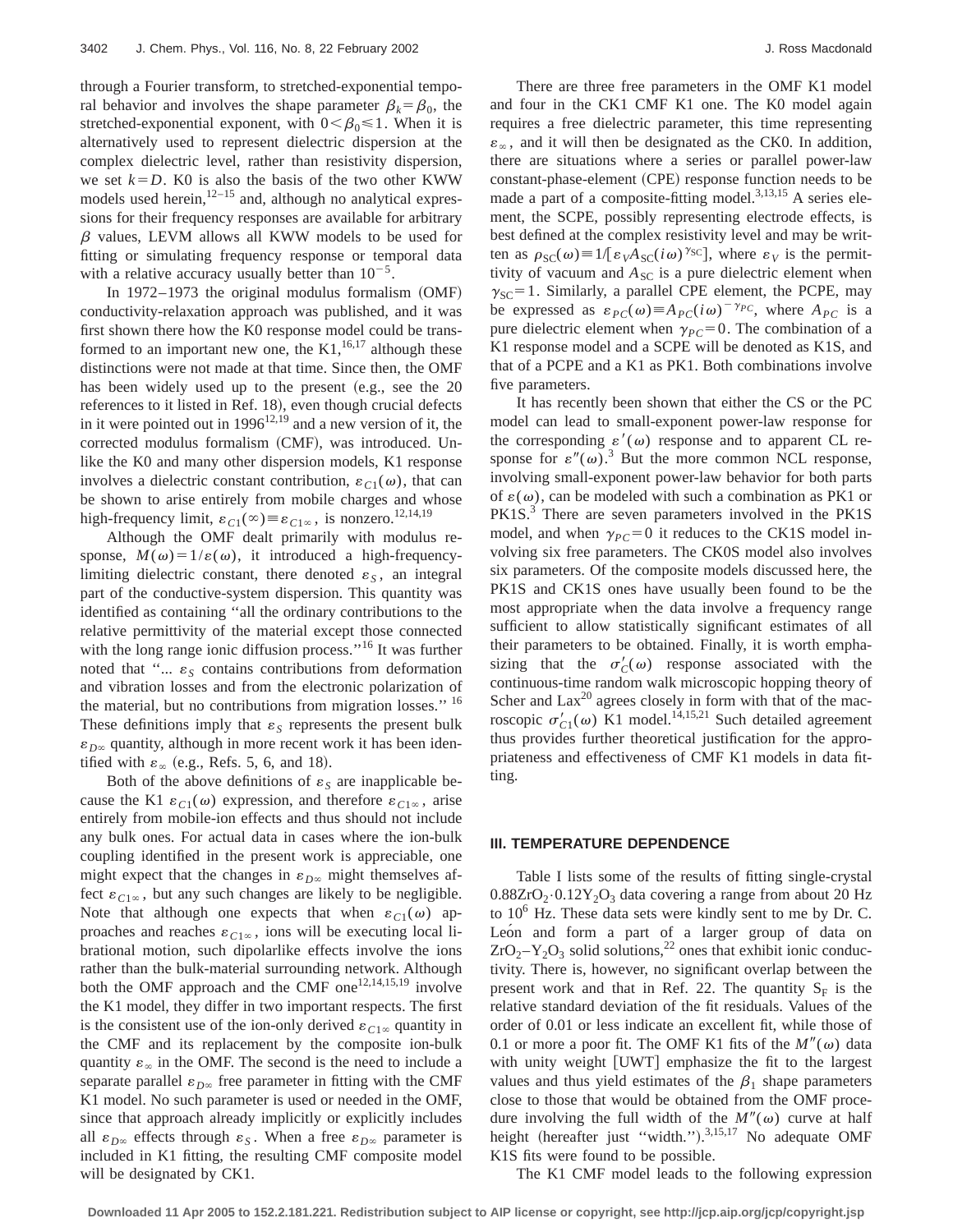TABLE I. Fitting results for single crystal  $0.88ZrO<sub>2</sub>·0.12Y<sub>2</sub>O<sub>3</sub>$  data and various models. All fits are CNLS  $\sigma$ -level with PWT except for the OMF K1 ones which are NLS  $M''(\omega)$  fits using UWT. Here  $k=0$  for the CK0S model and 1 for the rest.

| T     | Model       | $100S_F$ | $\beta_k$ | $\varepsilon_{D^\infty}$ | $A_{PC}$ | $\gamma_{PC}$ | $\varepsilon_{Ck^{\infty}}$ | $\epsilon_{\infty}$ |
|-------|-------------|----------|-----------|--------------------------|----------|---------------|-----------------------------|---------------------|
| 464 K | K1          | 14.2     | 0.423     | $\cdots$                 | $\cdots$ | $\cdots$      | $\cdots$                    | 24.6                |
|       | <b>CK0S</b> | 0.93     | 0.566     | $\cdots$                 | $\cdots$ | $\cdots$      | $\overline{0}$              | 29.9                |
|       | CK1S        | 0.79     | 0.313     | 22.4                     | $\cdots$ | $\cdots$      | 5.88                        | 28.3                |
|       | PK1         | 0.97     | 0.323     | $\cdots$                 | 24.0     | 0.0045        | 5.50                        | (29.5)              |
| 503 K | K1          | 12.4     | 0.507     | $\cdots$                 | $\cdots$ | $\cdots$      | $\cdots$                    | 29.1                |
|       | CK0S        | 1.26     | 0.537     | $\cdots$                 | $\cdots$ | $\cdots$      | $\Omega$                    | 29.2                |
|       | CK1S        | 0.91     | 0.319     | 23.1                     | $\cdots$ | $\cdots$      | 5.15                        | 28.3                |
|       | PK1         | 0.55     | 0.322     | $\cdots$                 | 24.2     | 0.0031        | 5.14                        | (29.3)              |
| 544 K | K1          | 4.12     | 0.534     | $\cdots$                 | $\cdots$ | $\cdots$      | .                           | 29.7                |
|       | CK0S        | 0.84     | 0.512     | $\cdots$                 | $\cdots$ | $\cdots$      | $\Omega$                    | 30.0                |
|       | CK1S        | 0.87     | 0.319     | 23.9                     | $\cdots$ | $\cdots$      | 4.75                        | 28.7                |
|       | PK1S        | 0.72     | 0.319     | $\ldots$                 | 25.4     | 0.0041        | 4.69                        | (30.1)              |
| 583 K | K1          | 1.53     | 0.571     | $\cdots$                 | $\cdots$ | $\cdots$      | $\cdots$                    | 31.2                |
|       | <b>CK0S</b> | 0.69     | 0.478     | $\cdots$                 | $\cdots$ | $\cdots$      | $\Omega$                    | 32.4                |
|       | CK1S        | 0.60     | 0.319     | 25.5                     | $\cdots$ | $\cdots$      | 4.43                        | 29.9                |
|       | PK1S        | 0.58     | 0.318     | $\cdots$                 | 23.6     | $-0.0051$     | 4.49                        | (28.1)              |

for the high-frequency-limiting dielectric constant arising entirely from mobile charges,  $^{12, \overline{1}4, 15, 21}$ 

$$
\varepsilon_{C1\infty} = \sigma_0 \langle \tau \rangle_{01} / \varepsilon_V
$$
  
=  $\sigma_0 \tau_o \Gamma(1/\beta_1) / \beta_1 \varepsilon_V$   
=  $[\gamma N (q d)^2 / 6k T \varepsilon_V].$  (1)

Here  $\sigma_0$  is the dc conductivity;  $\langle \tau \rangle_{01}$  is the mean of the K1  $\tau$ <sub>o</sub> characteristic relaxation time parameter over the K0model distribution of relaxation times, and the 01 subscript indicates that  $\beta_1$ , not  $\beta_0$ , be used in the distribution, as in the second part of the equation where  $\Gamma$ () is the Euler gamma function. Further,  $\gamma$  is defined as the fraction of charge carriers of charge  $q$  that are mobile (see later discussion);  $N$  is the maximum mobile-charge number density; and *d* is the rms single-hop distance for a hopping entity, sometimes written as  $r_{\text{rms}}$  or  $\left[\langle r^2 \rangle\right]^{1/2}$ .

Note that, as shown in Eq. (1),  $\varepsilon_{C1\infty}$  is a purely derived quantity, one depending only on the fitting parameters  $\sigma_0$ ,  $\tau_o$ , and  $\beta_1$ . For the OMF, however,  $\varepsilon_{C1\infty}$  is replaced by  $\varepsilon_{\infty}$ , a quantity that includes response associated with both mobile-charge dispersion and the dipolar-vibratory bulkmaterial dielectric constant  $\varepsilon_{D^\infty}$ . <sup>16,17</sup> Thus, the OMF analog of Eq.  $(1)^{17}$  requires that  $\varepsilon_{\infty}$  (or  $\varepsilon_{D\infty}$  ) be fully determined by the purely ionic dispersion quantities  $\sigma_0$ ,  $\tau_o$ , and  $\beta_1$ , manifestly incorrect.<sup>21</sup>

The results in the table indicate that for the present data, CK0S fits are nearly as good as CK1S ones, but the former ones do not lead to separate estimates of both  $\varepsilon_{D\infty}$  and  $\varepsilon_{C1\infty}$ . Further, for a wider frequency range, the differences in  $S_F$  values would be greater, making the choice of the most appropriate model much clearer. Although the proper definition of  $\varepsilon_{\infty}$  is  $\varepsilon_{\infty} \equiv \varepsilon_{C1\infty} + \varepsilon_{D\infty}$ , when  $\gamma_{PC} \le 1$ , as it is here,  $A_{PC}$  should be a good approximation to  $\varepsilon_{D^\infty}$ , and those quantities in the  $\varepsilon_{\infty}$  column of the table shown in parentheses are  $\varepsilon_{\infty}$  estimates based on  $\varepsilon_{C1\infty} + A_{PC}$ .

Because the available frequency window did not cover enough of the low-frequency response at  $T=464$  K and 503 K, no significant estimates of the SCPE parameters in the PK1S model could be obtained for these temperatures. At 464 K, the peak of the  $M''(\omega)$  curve was not reached, and the parameter estimates for this temperature are less welldefined than are those at higher temperatures. A similar problem for the 583 K data, but arising from insufficient highfrequency response within the available window, led to the small nonphysical<sup>3</sup> negative estimate of  $\gamma_{PC}$  shown in the table. Since its relative standard deviation was greater than 0.5, however, it cannot be well-distinguished from zero, showing that the CK1S results are more appropriate here than the PK1S ones. Nevertheless, the other very small positive values of  $\gamma_{PC}$ , all of which are statistically significant, indicate that NCL effects may be clearly identified in the data, although for the present data, CK1S fits yield comparable results.

It turns out that at high temperatures one sometimes finds that at the low end of the available frequency range,  $\sigma'(\omega)$  response, rather than remaining constant at  $\sigma_0$ , slowly decreases as the frequency decreases, and  $\sigma''(\omega)$  decreases to a minimum, begins to increase, may reach a peak, and finally decreases again at lower frequencies. A good example of such behavior appears in Ref. 23 for  $CaTiO<sub>3</sub>:30%Al<sup>3+</sup>;$  it is clearly associated with electrode effects, and it may be modeled with a SCPE. Thus, such response is usually an indication of the presence of nonnegligible electrode polarization contributions to the overall response, and it cannot be modeled by means of a PCPE. For the present 583 K data, the beginning of such behavior occurs at the low-frequency end of the data. Therefore, the need for a series CPE in the 544 K and 583 K fitting models indicates that electrode effects are important at these temperatures as well as are separate NCL effects.

In contrast, at sufficiently lower temperatures, both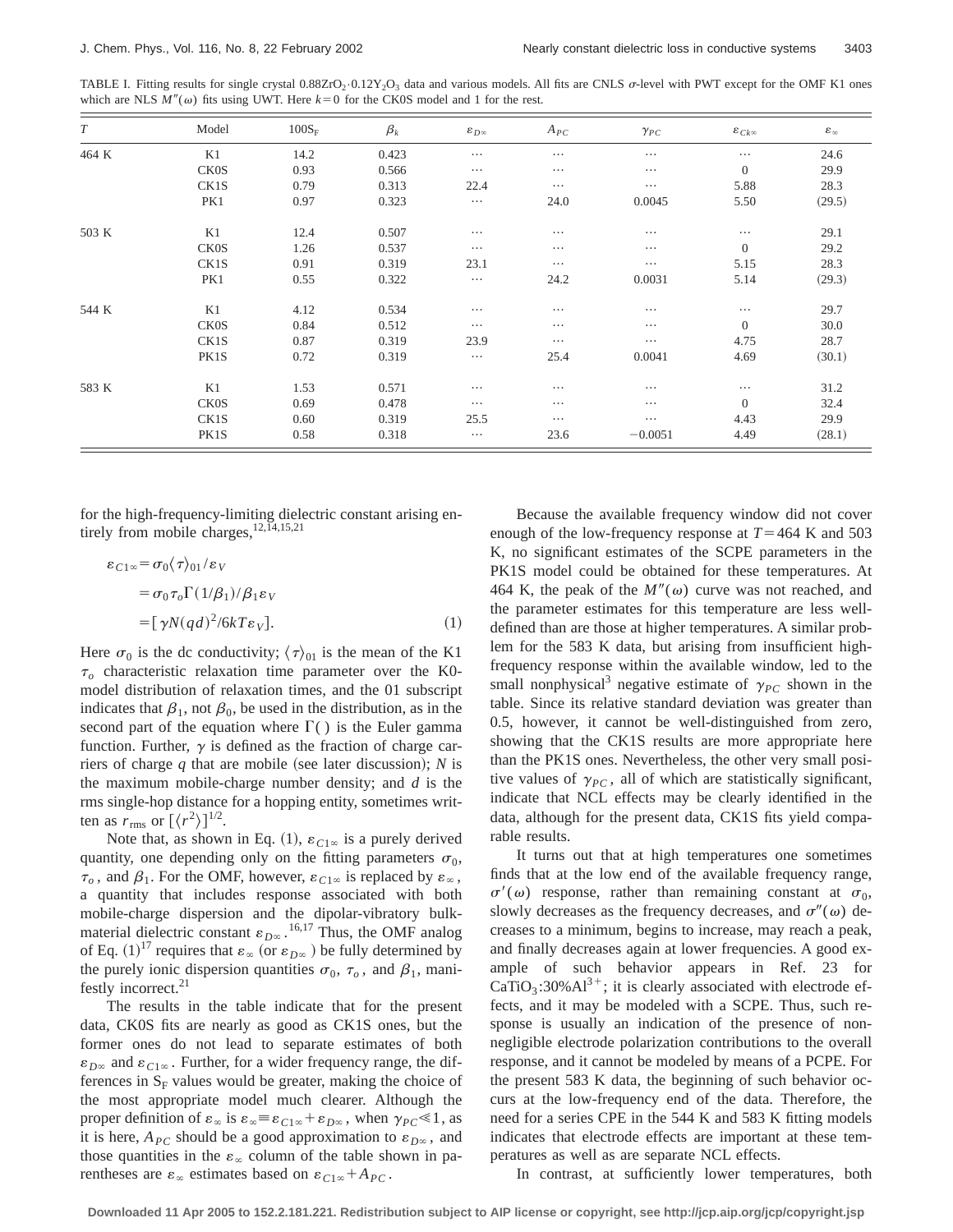

FIG. 1.  $\beta_k$  temperature-dependence estimates for the *k* and model designations listed.

 $\sigma'(\omega)$  and  $\sigma''(\omega)$  decrease monotonically approximately in power-law fashion, as the temperature is decreased. It turns out that they can then be fitted quite well by the addition of either a SCPE or a PCPE, for example, by CK1S or by PK1. This is evidently the case for the results for the two lower temperatures of Table I. Because the NCL behavior at these temperatures involves very small power-law exponents, there is little difference between the CK1S and PK1 models and the PK1S model is inapplicable. Thus, the results at these temperatures illustrate the fitting of NCL effects by either a series or a parallel added element.<sup>3</sup> Since the highertemperature results show typical electrode-effect behavior, however, it is plausible to identify the SCPE as modeling actual electrode polarization and the PCPE as modeling NCL behavior. These identifications are confirmed by the concentration-dependence results of Sec. IV.

# **A. KWW shape-parameter dependencies**

The various  $\beta_k$  ( $0 < \beta_k \le 1$ ) shape-parameter values shown in Table I are important because of their differences and because there have been many varying interpretations of them. Figure 1 shows their dependencies on temperature. Except for some uncertainty in the  $T=464$  K point, we see that the CMF CK1S, PK1, and PK1S  $\beta_1$  values represent the same temperature-independent behavior and lead to a K1 high-frequency-limiting power-law constant slope of  $n\equiv 1$  $-\beta_1 \approx 2/3$ . Although the OMF approach is incorrect, it has been so widely used that it is worthwhile to show its approximate  $(\beta_1)_{\text{OMF}}$  K1 response here, one which increases with increasing temperature. It shows a similar trend to earlier OMF results found in Ref. 24 for a lithium-ion conductor. Again, the corresponding limiting high-frequency power-law slope is  $n_{OMF} \equiv 1 - (\beta_1)_{OMF}$ , which here decreases with increasing temperature.

The CK0S fits of the present data lead to  $\beta_0$  values decreasing almost linearly with increasing temperature in the present range. Similar decreasing behavior appears for metalnitrate mixtures in Ref. 25. Here  $\beta_0$  is also the limiting highfrequency power-law exponent of the K0 response, and its interpretation when it approaches unity is somewhat anomalous.26 Unlike the K1 model, whose intrinsic response is independent of the presence of  $\varepsilon_{D^\infty}$ , the K0 model requires the addition to the model of a dielectric constant such as  $\varepsilon_{\infty}$  in order to yield a peak in the  $M''_C(\omega)$  response. Thus there is no one-to-one relation between  $\beta_0$  and the width, and the CK0 or CKOS model must be used for fitting in order to obtain a meaningful estimate of  $\beta_0$ . It follows that the magnitude of  $\varepsilon_{\infty}$  can influence whether the width of the  $M''_C(\omega)$  curve increases or decreases as  $\beta_0$  changes over a limited range. Here the dependence of  $\beta_0$  on temperature leads to a decrease in the CK0 width from about 2.1 decades at 464 K to about 1.8 decades at 583 K. In most previous work, the symbol  $\beta$  has been used instead of  $\beta_0$  or  $\beta_1$ , but the proper choice can usually be identified from the context.

The Ngai coupling model involves K0 response and interprets changes in  $\beta_0$  with temperature as a measure of the degree to which cations interact (couple). $6,27$  It follows that the approach to Debye behavior as  $\beta_0 \rightarrow 1$ , discussed in Ref. 26, represents decreasing cation-cation interaction. The present work, however, strongly suggests that decreases in  $\beta_0$  with increasing temperature arise primarily from increases of the  $\varepsilon_{D^\infty}/\varepsilon_{C1^\infty}$  ratio in common situations where  $\varepsilon_{C1\infty}$  contributes to the experimental data, as it does here. In most previous data analyses using the K0 model, no leastsquares fitting of either  $M(\omega)$  or  $M''(\omega)$  has been carried out, and the effect of  $\varepsilon_{D^\infty}$  has not been separately accounted for. Thus, many if not all, previous interpretations of  $\beta_0$  as a measure of correlation between mobile ions may need reconsideration.

For the present data, the CMF fits are most instructive and indicate that since  $\beta_1$  remains very nearly constant, one would expect that the underlying width of the basic relaxation process would also do so. Analysis shows that the K1 only  $M''_C(\omega)$  width varies only from about 3.45 decades at 464 K to about 3.40 decades at 583 K, precluding meaningful interpretation of changing ion-ion interactions in this temperature range and consistent with the lack of Coulomb interactions in the microscopic Scher–Lax response model. $^{20}$ 

In summary, for the present data and probably more generally, as the temperature increases and the frequency range remains adequate  $(\beta_1)_{\text{OMF}}$  increases, the CMF  $\beta_1$  remains virtually constant, and  $\beta_0$  decreases. The low- and highfrequency slopes of the various KWW*k* models are discussed in detail in Ref. 26, including the use of the K0 at the  $\varepsilon$  level, the KD model. For conductive-system situations, the width of the  $M''_C(\omega)$  curve at half-height increases the smaller  $\beta_1$ and here at least, the larger  $\beta_0$ . For a pure dielectric dispersion system, it seems clear that  $\beta_D$  generally increases as the temperature increases, and the width of the  $\varepsilon_D''(\omega)$  curve increases as  $\beta_D$  decreases.<sup>28,29</sup>

# **B. Further temperature dependencies**

Unbiased least-squares analysis<sup>30</sup> of the  $\tau_o(T)$  CK1S fitting results shows that this quantity may be well-described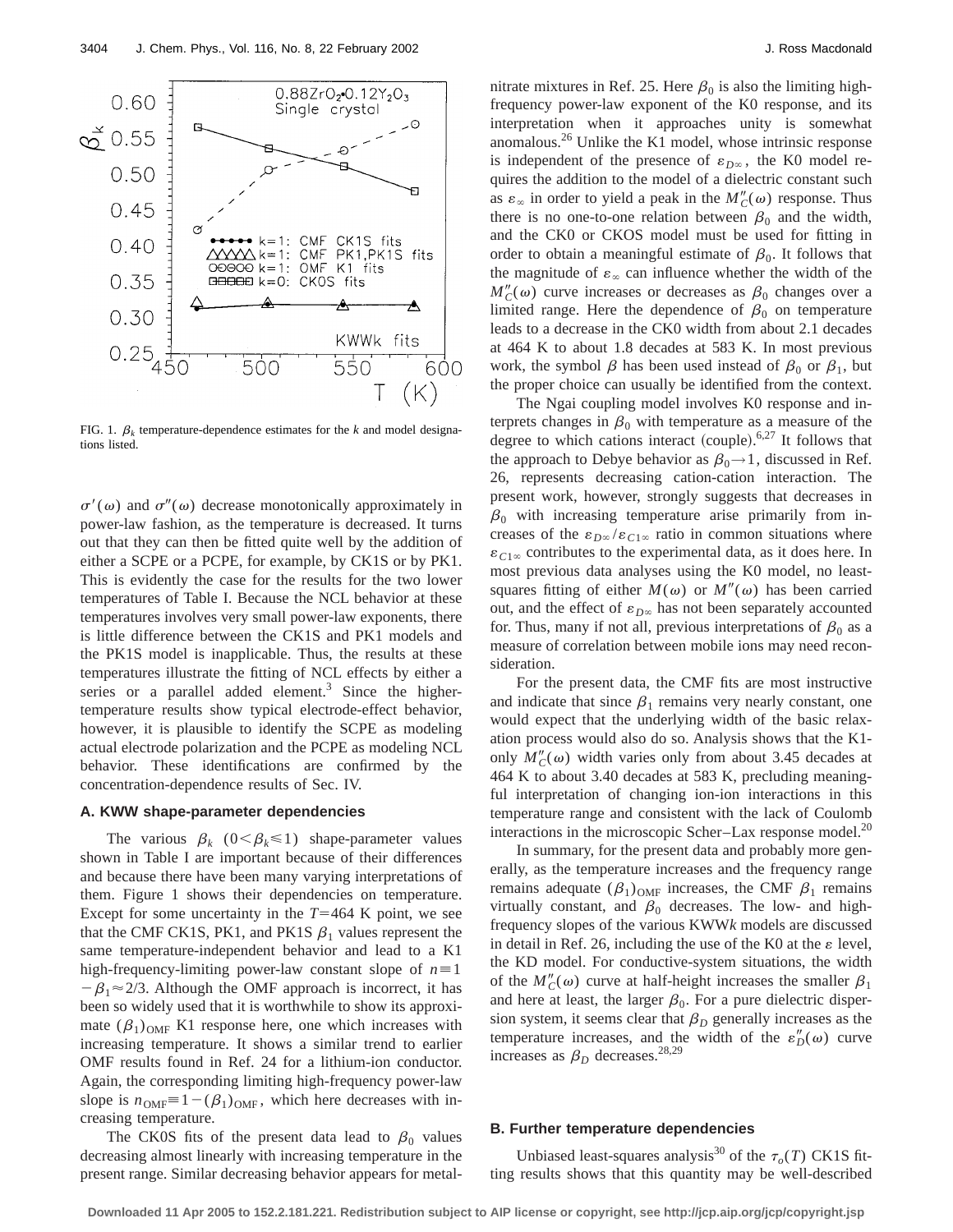

FIG. 2. Dependencies of various  $\varepsilon$ -related quantities on inverse temperature. Here  $\varepsilon_{C1\infty}$  and  $\Delta \varepsilon_{C1} \equiv \varepsilon_{C10} - \varepsilon_{C1\infty}$  values are derived from the CK1Smodel fits,  $\Delta \varepsilon_{C0} = \varepsilon_{C00}$  values from CK0S fits, and  $(\Delta \varepsilon_{C1})_{\text{OMF}} = (\varepsilon_{C10})$  $-\varepsilon_{\infty}$ <sub>OMF</sub> values from K1 OMF-model fits.

by thermally activated Arrhenius behavior with an activation energy of  $E<sub>\tau</sub>=1.218$  eV. Equation (1) leads to

$$
\rho_0 = \tau_o \Gamma(1/\beta_1) / \beta_1 \varepsilon_{C1\infty} \varepsilon_V, \qquad (2)
$$

indicating, on using the right-hand part of Eq. (1) for  $\varepsilon_{C1\infty}$ , that  $\rho_0/T$  should only show Arrhenius behavior with  $E_\rho$  $E_{\tau}$  when any temperature dependence of  $\Gamma(1/\beta_1)/\beta_1$  is properly accounted for. Here, the CK1S estimates of  $\beta_1$  are closely constant, and one obtains  $E_{\rho} = 1.218$  eV from fitting the  $\rho_0/T$  estimates with or without the  $\beta_1$  terms. On the other hand, fitting  $\rho_0(T)$  estimates does not yield agreement with  $E<sub>\tau</sub>$  but leads to about a 3% smaller activation energy estimate.

The present estimate of  $E<sub>o</sub>$  agrees well with the more approximate estimate of 1.22 eV presented earlier,<sup>24</sup> one calculated without the  $\beta_1$  term. No such agreement would result from analysis of the  $\beta_1$ -dependent OMF K1 results using Eq. (2), with or without  $\varepsilon_{C1^\infty}$  replaced by  $\varepsilon_\infty$ . The  $\Gamma(1/\beta_1)/\beta_1$ quantity varies rapidly in the small- $\beta_1$  region, from about 9.3 at  $\beta_1 = 0.3$ , to 5.0 at 0.35, and to 3.3 at 0.4. The present results suggest that previous estimates of  $E<sub>o</sub>$  without using the  $\beta_1$  part of Eq. (2), the usual approach, should only be satisfactory for situations where the data could be adequately fit by the CMF CK1 model and no appreciable dependence of  $\beta_1$  on temperature was present, as in the present work.

Figure 2 shows the dependencies of some  $\varepsilon$ -related quantities on  $10^3/T$ . The right-hand part of Eq.  $(1)$  indicates that  $\varepsilon_{C1\infty}$  should be proportional to  $T^{-1}$ , provided the other quantities in this expression are temperature independent. Further, for the CK1S model  $\Delta \varepsilon_{C1}$  is related to  $\varepsilon_{C1\infty}$  by a pure function of  $\beta_1$ .<sup>15</sup> Thus, for the present situation we might expect these quantities to be proportional. For the higher three temperatures, one finds that  $\varepsilon_{C1\infty} = (2.5845)$  $\pm 0.0021$ )(10<sup>3</sup>/*T*) with S<sub>F</sub>=0.0013, very close indeed to  $T^{-1}$  dependence. Similarly, fitting yields  $\Delta \epsilon_{C1} = (27.984)$  $\pm 0.050$ )(10<sup>3</sup>/*T*) with S<sub>F</sub>=0.0031; thus,  $\Delta \varepsilon_{C1}/\varepsilon_{C1\infty}$  $\approx$  10.83, in full agreement with theory.<sup>14,15</sup> The figure shows that the points corresponding to  $T=464$  K lie above the extrapolated lines by a factor of about 1.06. This value seems unlikely to arise from the temperature dependence of the  $\gamma$ of Eq.  $(1)$ , which should decrease from unity with increasing temperature if recombination occurs; therefore it is probably an artifact arising from the limited low-frequency data at this temperature, as already mentioned.

Recently, Sidebottom $31$  proposed that the approximate expression

$$
\Delta \varepsilon \equiv \varepsilon_0 - \varepsilon_\infty = \gamma N (q d)^2 / 3k T \varepsilon_V \tag{3}
$$

be used as a universal scaling quantity for  $\sigma'(\omega)$  data. It has been found to be useful for this purpose,  $32$  and this and other scaling have been recently discussed in Ref. 15. The present analysis extends these results by explaining why, and under what conditions, such scaling works and how it is related to the CMF response model.

First, note that Eq.  $(3)$  agrees with the right-hand side of Eq.  $(1)$ , except for the replacement of the experimental quantity  $\Delta \varepsilon$  by the theoretical one  $\varepsilon_{C1\infty}$ , and by the factor of 6 by 3. When a response model involving K1, such as the CK1S or PK1S, fits the data well,  $\Delta \varepsilon_{C1}$  and  $\Delta \varepsilon$  are essentially equal and both should show  $T^{-1}$  dependence when  $\beta_1$ is temperature-independent, as discussed previously. The basic quantity is  $\varepsilon_{C1\infty}$ , and the present results show how it generalizes the Sidebottom expression. For the present data, using  $\gamma=1$  and the relation  $d^2=0.35a^2$ , <sup>24</sup> where  $a=0.516$ nm, the structural parameter of the bulk material, one finds that  $N \approx 7.65 \times 10^{20}$  cm<sup>-3</sup>, probably somewhat more accurate than the value  $9.0\times10^{20}$  cm<sup>-3</sup> calculated earlier for this material.<sup>24</sup>

Second, note that although Fig. 2 shows that  $(\Delta \varepsilon_{C1})_{OMF}$ can also serve approximately for scaling,  $\Delta \varepsilon_{C0}$ , obtained from CK0 or CK0S fitting, shows quite different behavior and would be inappropriate for this purpose. It follows that Eq.  $(3)$  should only be used for scaling for situations where a CMF dispersion model is applicable and  $\beta_1$  is temperatureindependent. Therefore, when such scaling is found to be appropriate, it suggests that a CMF model should be used for detailed fitting of the data.<sup>15</sup>

# **IV. CONCENTRATION DEPENDENCE**

Table II shows fitting results for  $x_c$ Na<sub>2</sub>O· $(1-x_c)$ GeO<sub>2</sub> frequency-response data with various sodium oxide concentrations,  $x_c$ . These data were kindly provided by Prof. D. Sidebottom; they are particularly noisy at low frequencies, so not all the low-frequency points were included in the fittings. All the fitting models used here involve K1. The first is the OMF one, as in Table II, and the others are versions of the CMF approach, all involving CNLS fitting of the full  $\sigma(\omega)$ data.

Although the CK1S estimates of  $\varepsilon_{D^\infty}$  and the PK1 estimates of  $A_{PC} \approx \varepsilon_{D\infty}$  are somewhat uncertain, rough extrapo-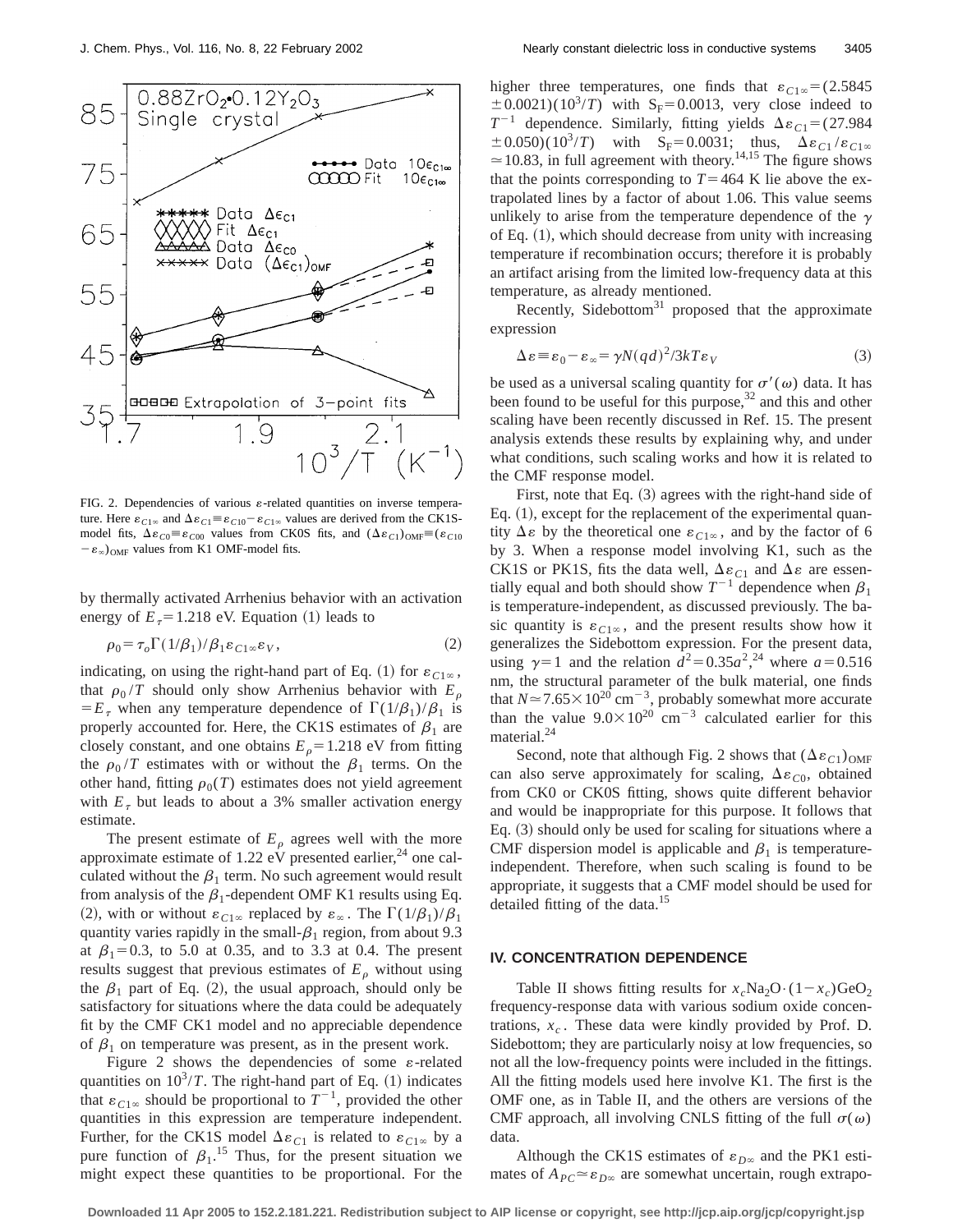TABLE II. Fitting results for  $x_c\text{Na}_2\text{O} \cdot (1-x_c)\text{GeO}_2$  data with different  $x_c$  values and various models. All fits shown involved PWT.

| $x_c/T$ | Model              | $100S_F$ | $\beta_1$ | $\varepsilon_{D^{\infty}}, \varepsilon_{D^{\infty}0}$ | $A_{PC}$ | $\gamma_{PC}$ | $\varepsilon_{C1\infty}$ | $\varepsilon_{\infty}$ |
|---------|--------------------|----------|-----------|-------------------------------------------------------|----------|---------------|--------------------------|------------------------|
| 0.003   | K1                 | 13.5     | 0.611     | $\cdots$                                              | .        | .             | .                        | 5.48                   |
| 308 K   | CK1                | 3.23     | 0.333     | 5.63                                                  | .        | .             | 0.411                    | 6.04                   |
|         | CK1S               | 2.92     | 0.357     | 5.54                                                  | .        | .             | 0.483                    | 6.02                   |
|         | PK1                | 3.25     | 0.351     | $\cdots$                                              | 5.63     | 0.00089       | 0.455                    | (6.09)                 |
|         | $C_f$ PK1          | 3.10     | 0.342     | 5.0                                                   | 0.648    | 0.0078        | 0.423                    | (6.07)                 |
| 0.01    | K1                 | 12.1     | 0.523     | $\cdots$                                              | .        | .             |                          | 6.56                   |
| 284 K   | CK1                | 4.60     | 0.368     | 5.51                                                  | .        | .             | 1.47                     | 6.98                   |
|         | CK1S               | 2.44     | 0.356     | 5.89                                                  | .        | .             | 1.18                     | 7.07                   |
|         | PK1                | 3.48     | 0.354     | $\cdots$                                              | 6.04     | 0.0019        | 1.17                     | (7.27)                 |
|         | C <sub>f</sub> PK1 | 3.47     | 0.352     | 5.0                                                   | 1.09     | 0.0126        | 1.14                     | (7.23)                 |
| 0.03    | K1                 | 11.1     | 0.439     | .                                                     | .        | .             |                          | 7.01                   |
| 278 K   | CK1                | 5.50     | 0.340     | 4.95                                                  | .        | .             | 2.42                     | 7.37                   |
|         | CK1S               | 1.76     | 0.348     | 5.03                                                  | .        | .             | 2.48                     | 7.51                   |
|         | PK1                | 1.30     | 0.349     | $\cdots$                                              | 5.69     | 0.0063        | 2.35                     | (8.04)                 |
|         | $C_6$ PK1          | 1.64     | 0.344     | 5.0                                                   | 1.65     | 0.0920        | 2.16                     | (7.81)                 |
| 0.1     | K1                 | 12.9     | 0.426     | $\cdots$                                              | .        | .             |                          | 9.98                   |
| 263 K   | CK1                | 6.27     | 0.348     | 7.81                                                  | .        | .             | 4.29                     | 12.1                   |
|         | CK1S               | 2.92     | 0.360     | 6.62                                                  | .        | .             | 4.26                     | 10.9                   |
|         | PK1                | 1.23     | 0.364     | $\cdots$                                              | 7.85     | 0.0095        | 4.08                     | (11.9)                 |
|         | $C_6$ PK1          | 1.42     | 0.348     | 5.0                                                   | 3.53     | 0.0260        | 3.48                     | (12.0)                 |

lation of their values to  $x_c = 0$  suggests that a common value for  $\varepsilon_{D\infty0}$  of 5.0 is reasonable. This value has been used in the  $C_{Fi}PK1$  model, where the  $\varepsilon_{D\infty}$  parameter has been taken fixed at  $\varepsilon_{D\infty0}$ . Note that the PK1 model, through its PCPE part, requires one to assume that there is dielectric dispersion of the full  $\varepsilon_D(\omega)$  response, contrary to the usual assumption that any dispersion associated only with the bulk material occurs at frequencies much beyond the highest in the present data. The  $C_{Fi}PK1$  model involves the more plausible assumption that  $\varepsilon_D(\omega)$  is undispersed over the experimental range in the absence of any ionic effects, and, when charge-carrier effects are present, the induced bulk dielectric dispersion is associated only with a PK1 model where  $(A_{PC})_{C_c}P_{K1}$  $\approx [(A_{PC})_{PK1} - \varepsilon_{D\infty 0}] \approx (\varepsilon_{D\infty} - \varepsilon_{D\infty 0})$ , appropriate when  $\psi_{PC}$  $\leq 1$ . Since this inequality is reasonably well-satisfied by the present results, we shall set  $(A_{PC})_{C_6PK1} = \Delta \varepsilon_{D\infty}$ . Note that the present results deal only with NCL in conductive systems and suggest that NCL disappears at zero ionic concentration. Nevertheless, it appears that a different type of NCL may also appear in insulators.5,33



FIG. 3. Log-log plots of  $\varepsilon''(v)$  data and fits vs frequency, v, for two relative ion concentrations,  $x_c$ . Also shown are the estimates associated with the separate K1 and PCPE parts of the composite fitting models. Here  $v_n = 1$  Hz.



FIG. 4.  $\beta_k$  concentration-dependence estimates for fits with various models. Here PWT and UWT indicate proportional and unity weighting, respectively.

**Downloaded 11 Apr 2005 to 152.2.181.221. Redistribution subject to AIP license or copyright, see http://jcp.aip.org/jcp/copyright.jsp**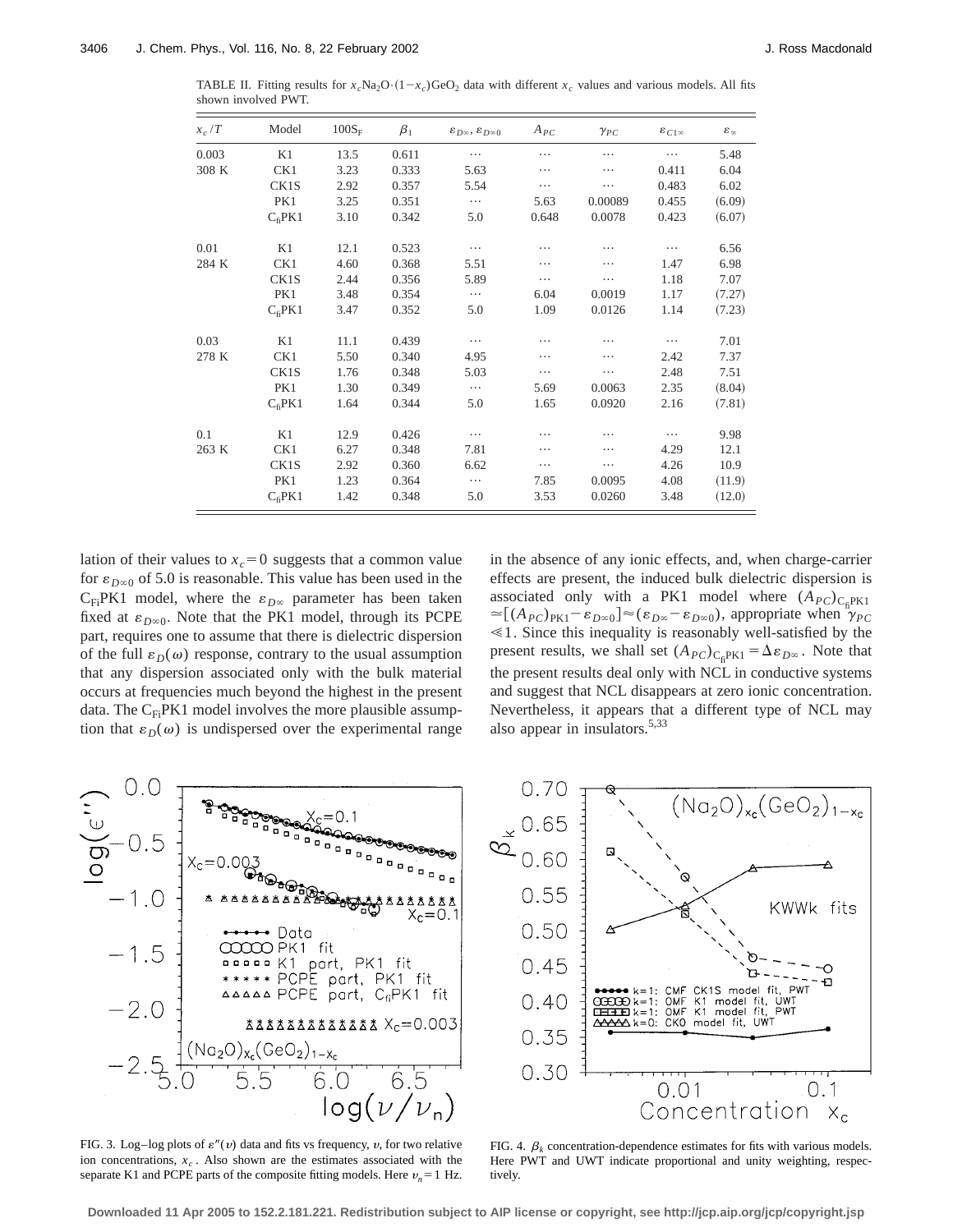

FIG. 5. Log–log plots of  $\eta T$  for designated  $\eta$  quantities. Here  $\Delta \varepsilon_{D\infty}$  is the  $A_{PC}$  quantity listed in Table II and involves the fixed value  $\varepsilon_{D\infty0}$ =5.0, and  $T_n = 1$  K.

Figure 3 presents fitting results for the two extreme values of  $x_c$ . Although the fits involved the full data (minus some extreme outlying points) extending from about 4 Hz to  $5 \times 10^6$  Hz, only results for the highest-frequency points are included here for increased resolution. Table II shows that even though the tabular values of  $\gamma_{PC}$  associated with PK1 and  $C_{Fi}PK1$  differ appreciably, their nearly-constant-loss PCPE contributions to the fit in the figure are quite close to each other, in agreement with the rough equality of the  $S_F$ values for the two full-fitting models. The figure also shows those parts of the fit arising only from the K1 part of the model: lines with slopes of  $-\beta_1$  which are not a part of the NCL response.

Figure 4 shows the dependencies of the various  $\beta_k$  quantities on concentration. We see that, except for a small deviation of the  $x_c$ =0.1 point, the CK1S  $\beta_1$  values are closely independent of ion concentration. Although the OMF K1 results shown in Table II involve PWT, the figure compares both PWT and UWT OMF estimates. The UWT results lead to better estimates of the widths of the experimental  $M''(\omega)$ curves, ones that always include  $\varepsilon_{D^\infty}$  effects, and so are not representative of the true CMF K1-model  $M''_C(\omega)$  widths.<sup>3,15</sup>

The UWT OMF results are qualitatively similar to OMF ones obtained by Patel and Martin and others on various alkali glasses. $34-37$  The results included in Ref. 35 for the same material as that considered here are mostly comparable to the present ones, making it clear that their  $\beta=1-n$  results are actually OMF  $\beta_1$  ones rather than K0  $\beta_0$  ones. These same results are included in Ref. 38 where, however, they are misidentified as stretched-exponential Kohlrausch exponents  $\beta$  (i.e.,  $\beta_0$ ). Figure 4 shows that  $\beta_0$  increases, rather than decreases, as the concentration increases, opposite behavior to that of the OMF  $\beta_1$  parameter. Since, unlike the CMF, the OMF approach yields  $\beta_1$  estimates that do not represent the actual  $\beta_1$  values appropriate for the K1 model alone, all such OMF estimates are, however, nugatory and should not be used to assess ion–ion correlation effects.

Figure 5 shows some interesting and significant results. In the past I have stated that  $\varepsilon_{D^\infty}$  and the dielectric effects associated only with mobile charges should be independent to first order.<sup>15</sup> The figure shows, however, that since both the bulk dielectric increment  $\Delta \varepsilon_{D\infty}$  and  $\varepsilon_{C1\infty}$  depend strongly on  $x_c$ ,  $\varepsilon_{D^\infty}$  and  $\varepsilon_{C1^\infty}$  are mutually dependent, indicating appreciable coupling between ionic and bulk processes, the origin of NCL behavior of the present kind.

The three lowest points of each line in Fig. 5 are exceptionally well-fitted by an equation of the form

$$
T\eta = B_{\infty}\Lambda x_c^m\,. \tag{4}
$$

For the  $\eta = \varepsilon_{C1\infty}$  choice with  $\Lambda = \gamma$  fixed at unity, one finds  $B_\infty$ =7166 $\pm$ 19, *m*=2/3, and *S<sub>F</sub>*=0.0046. Equation (4) is consistent with the right-hand side of Eq.  $(1)$ , provided one sets  $N \propto x_c$  and  $\gamma d^2 \propto x_c^{-1/3}$ . For the  $\eta = \Delta \varepsilon_{D\infty}$  situation, a fit with Eq. (4) and  $\Lambda = 1$  leads to  $B_\infty = 1631 \pm 14$ ,  $m = 0.362$  $\pm$  0.002, and *S<sub>F</sub>*=0.0031. Now it turns out that here estimates of *m* are appreciably dependent on the value of  $\varepsilon_{D\infty}$ , and a choice of 4.975 rather than 5 leads to a slightly better fit than that listed and to  $m=0.335\pm0.002$ . It thus appears that  $m=1/3$  is an appropriate value for this situation.

How can we explain these exponent values? If the mobile ions were homogeneously distributed and fully dissociated, one would expect that the interionic separation distance,  $d_{\text{Na}-\text{Na}}$ , should be proportional to  $x_c^{-1/3}$ , consistent with the transport-distance dependence for small  $x_c$  obtained in Refs. 39 and 40 for the present material but inconsistent with the present  $\varepsilon_{C1\infty}$  dependence, one where the *d* of Eq. (1) is closely proportional to  $x_c^{-1/6}$ . There is, at present, no good explanation for this discrepancy but it suggests that the *d* of Eq. (1) may not be the same quantity as  $d_{Na-Na}$  in the small- $x_c$  region. It is worth noting that although Sidebottom, $31$  on analyzing the present data with Eq.  $(3)$ , stated that his  $\gamma d^2$  results were roughly proportional to  $x_c^{-2/3}$ , in fact his three smallest- $x_c$  points are much more consistent with the accurate  $x_c^{-1/3}$  dependence found here.

The present  $T\Delta\varepsilon_{D\infty} \propto x_c^{1/3}$  result also requires explanation. First, consider the differences between the extrapolated lines and the actual  $x_c = 0.1$  points shown in Fig. 5. For the  $\varepsilon_{C1\infty}$  situation, a value of  $\Lambda = \gamma \approx 0.73$  at this concentration yields agreement with the data. We can now rule out the possibility that  $\Delta \varepsilon_{D^\infty}$  is proportional to  $(\varepsilon_{C1\infty})^{1/2}$ , even though this choice yields exponent agreement. The figure shows that in order to change the extrapolated  $\Delta \varepsilon_{D\infty}$  point so that it agrees with the data, one would require a value of  $\Lambda$  $=$   $\gamma$  greater than unity on using this square-root relation. Instead, if we posit that for this situation  $\Lambda = 1/\gamma$  and assume that  $\Delta \varepsilon_{D^\infty}$  is proportional to  $1/\gamma d^2$ , along with the present  $\varepsilon_{C1\infty}$  result that  $d^2 \propto x_c^{-1/3}$ , then a value of  $\gamma \approx 0.76$  leads to agreement. The two values of  $\gamma$  are sufficiently close to each other that the present  $\varepsilon_{C1\infty}$ , and  $\Delta \varepsilon_{D\infty}$  relations may be taken as consistent.

We may interpret the above  $\gamma$ <1 results in several ways. Although unlikely, they may arise only from a Haven ratio less than unity at this higher concentration.<sup>39</sup> More likely is that there is some ion association at this concentra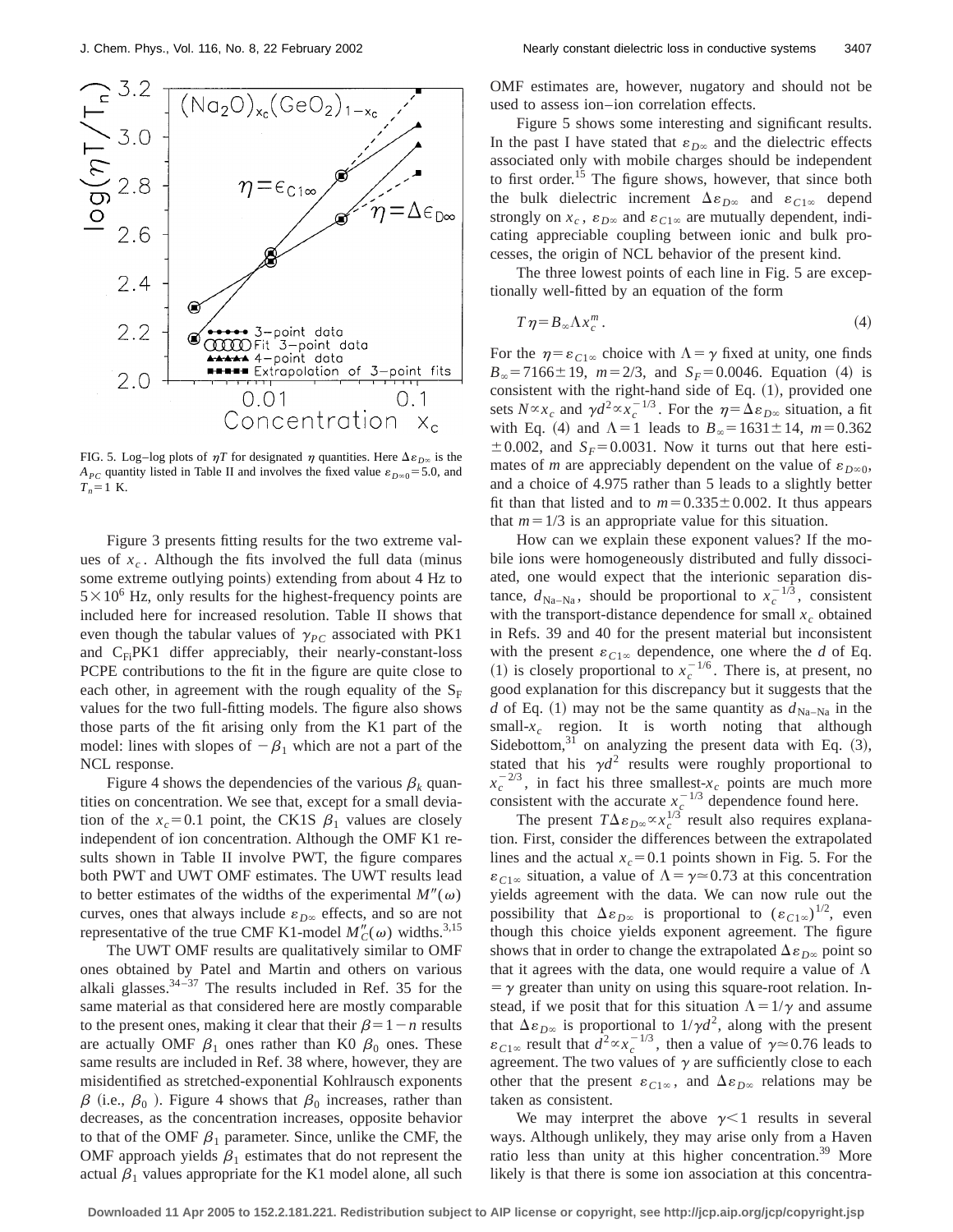tion. The present results lead to quantitative dependencies of the interesting NCL-related quantity  $\Delta \varepsilon_{D\infty}$  on temperature and on  $1/\gamma d^2$ , but not directly on *N*.

# **V. DISCUSSION**

Future analysis should try to explain the present NCL behavior in terms of a microscopic model that shows how high-frequency vibrational motion of ions can augment the high-frequency polarization of the bulk material, thus leading to NCL of the type identified herein. The present identification of NCL as a bulk dielectric phenomenon does not ascribe observed NCL behavior directly to localized ionic vibration as in Refs. 4 and 5 but invokes coupling of such motion to the surrounding nonionic elements of the material. The present results suggest that a small part of the energy of vibrating ions is transferred to the bulk material, resulting in increased bulk polarization at high frequencies and thus to an increase in  $\varepsilon_{D^\infty}$  dependent on the mean separation of the ions. It seems likely that such a theory would need to involve both electromagnetic interactions between ions and surrounding bulk dipoles, as well as contributions from highfrequency phonons.

Development of a theory to explain the present temperature- and concentration-dependence results should wait for the resolution of an outstanding problem discussed following. The excellent frequency-response data fits herein strongly suggest that the data include simultaneous contributions from ionic dispersion (the K1 term in the fitting model), dielectric NCL (the P or PCPE term), and electrode effects (the S or SCPE) term. Note that all these elements contribute to the total response at all frequencies, although with variable weight as the frequency changes. It follows that the present NCL coupling process is operative at all frequencies, as well as just causing the high-frequency-limiting dielectric quantity  $\varepsilon_{D^\infty}$  to increase with increasing ionic concentration. These results are consistent with both appreciable temperature and ionic-concentration variation. In contrast, the outstanding and significant work of Ref. 4 seems, however, to lead to different conclusions about the origin of NCL in ionically conducting materials.

In Ref. 4, León et al. propose "a serial picture in which NCL ceases to exist when ions leave their cages and start hopping.'' They thus conclude that NCL contributions do not exist at the lowest frequencies and that therefore one cannot describe the full response by two mechanisms in parallel. Acceptance of this conclusion would rule out the applicability of the PK1 (or  $C_{Fi}PK1$ ) model of the present work. Leon *et al.*<sup>4</sup> authors base most of their conclusions on their demonstration of a crossover in  $\sigma'(\omega)$  data at constant frequency and variable temperature between a NCL process at sufficiently low temperatures and/or high frequencies to powerlaw ion hopping at high temperatures and/or low frequencies. Further, they find that the crossover frequency is thermally activated with a low-activation energy identified with the barrier that ions must overcome to begin hopping.

First, it should be noted that no CNLS fitting has been carried out for the work described in Ref. 4, and no mention is made there of possible electrode effects. But such effects may be important at either low or high frequency ends of the frequency range.<sup>3,12,13,15,23</sup> Thus, they may possibly be mistaken for NCL in some ranges where the data may be fitted with either a SCPE or PCPE added element, and where bulk dispersive response, such as that associated here with K1, may be of minor or no importance.

Here, where good fitting often requires both a PCPE and an SCPE in the model, it is evident that the PCPE term leads to dielectric NCL behavior and the SCPE one accounts for electrode effects. When this is the case, the serial approach of Ref. 4 would seem to be inapplicable unless the hightemperature parts of the response were ascribed to electrode effects. Then, the present parallel dielectric model for NCL may still be consistent with some or all of the Ref. 4 data and results. It remains to be shown, however, whether either the parallel PK1 or the series CK1S model can lead to the transitional effect demonstrated in Ref. 4 and as well, to results showing low-temperature NCL behavior, such as those presented in Figs. 7 and 9 of Ref. 41. Work in progress is aimed at evaluating these possibilities, and preliminary results seem promising for both models.

# **ACKNOWLEDGMENT**

It is a pleasure to thank Dr. Carlos Leon for stimulating, valuable, and often contrarian discussions relevant to the area of the present work.

- <sup>1</sup>B. S. Lim, A. V. Vaysleyb, and A. S. Nowick, Appl. Phys. A: Solids Surf. **56**, 8 (1993).
- <sup>2</sup>A. S. Nowick, A. V. Vaysleyb, H. Jain, and X. Lu, Mater. Res. Soc. Symp. Proc. 411, 99 (1996).
- $3$  J. R. Macdonald, J. Chem. Phys.  $115$ ,  $6192$   $(2001)$ ; J. Non-Cryst. Solids (to be published).
- <sup>4</sup>C. León, A. Rivera, A. Várez, J. Sanz, J. Santamaria, and K. L. Ngai, Phys. Rev. Lett. 86, 1279 (2001); A. Rivera, C. León, J. Sanz, J. Santamaria, C. T. Moynihan, and K. L. Ngai, Phys. Rev. B (submitted).
- <sup>5</sup>K. L. Ngai, J. Chem. Phys. **110**, 10576 (1999).
- <sup>6</sup>K. L. Ngai and A. K. Rizos, Phys. Rev. Lett. **76**, 1296 (1996).
- $7$  J. R. Macdonald, J. Appl. Phys. **84**, 812 (1998).
- <sup>8</sup>K. Funke and D. Wilmer, Solid State Ionics **136-137**, 1329 (2000).
- <sup>9</sup> J. R. Macdonald, Solid State Ionics 124, 1 (1999). Erratum: the heading ''Appendix'' is missing and should appear following the third line of the Acknowledgments Section, p. 10.
- $10$  J. R. Macdonald and L. D. Potter, Jr., Solid State Ionics  $23$ , 61 (1987); J. R. Macdonald, J. Comput. Phys. 157, 280 (2000). The newest version of the comprehensive LEVM fitting program may be downloaded at no cost from http://www.physics.unc.edu/~macd/. It includes an extensive manual, executable programs, and full source code. More information is provided about LEVM at this www address.
- $11^{\circ}$ R. Kohlrausch, Pogg. Ann. der Phys. und Chemie (2) **91**, 179 (1854); G. Williams and D. C. Watts, Trans. Faraday Soc. 66, 80 (1970).
- <sup>12</sup> J. R. Macdonald, J. Non-Cryst. Solids **212**, 95 (1997). Erratum: *ibid.* **220**, 107 (1997). In addition, the symbol  $\sigma$  should be removed from the right end of Eq.  $(12)$ .
- <sup>13</sup> J. R. Macdonald, Solid State Ionics **133**, 79 (2000).
- <sup>14</sup> J. R. Macdonald, Phys. Rev. B **63**, 052205 (2001).
- <sup>15</sup> J. R. Macdonald, J. Appl. Phys. **90**, 153 (2001). In Eq. (10),  $\sigma_0 \Gamma$  should be replaced by  $\sigma_0 \tau_o \Gamma$ .
- 16P. B. Macedo, C. T. Moynihan, and R. Bose, Phys. Chem. Glasses **13**, 171  $(1972).$
- <sup>17</sup>C. T. Moynihan, L. P. Boesch, and N. L. Laberge, Phys. Chem. Glasses 14, 122 (1973).
- <sup>18</sup>K. L. Ngai and C. León, Phys. Rev. B 60, 9396 (1999).
- <sup>19</sup> J. R. Macdonald, J. Non-Cryst. Solids 197, 83 (1996). Erratum: *ibid.* 204, 309 (1996). In addition,  $G_D$  in Eq. (A2) should be  $G_{CD}$ .
- <sup>20</sup> H. Scher and M. Lax, Phys. Rev. B 7, 4491 (1973).
- $21$  J. R. Macdonald, Solid State Ionics (submitted).